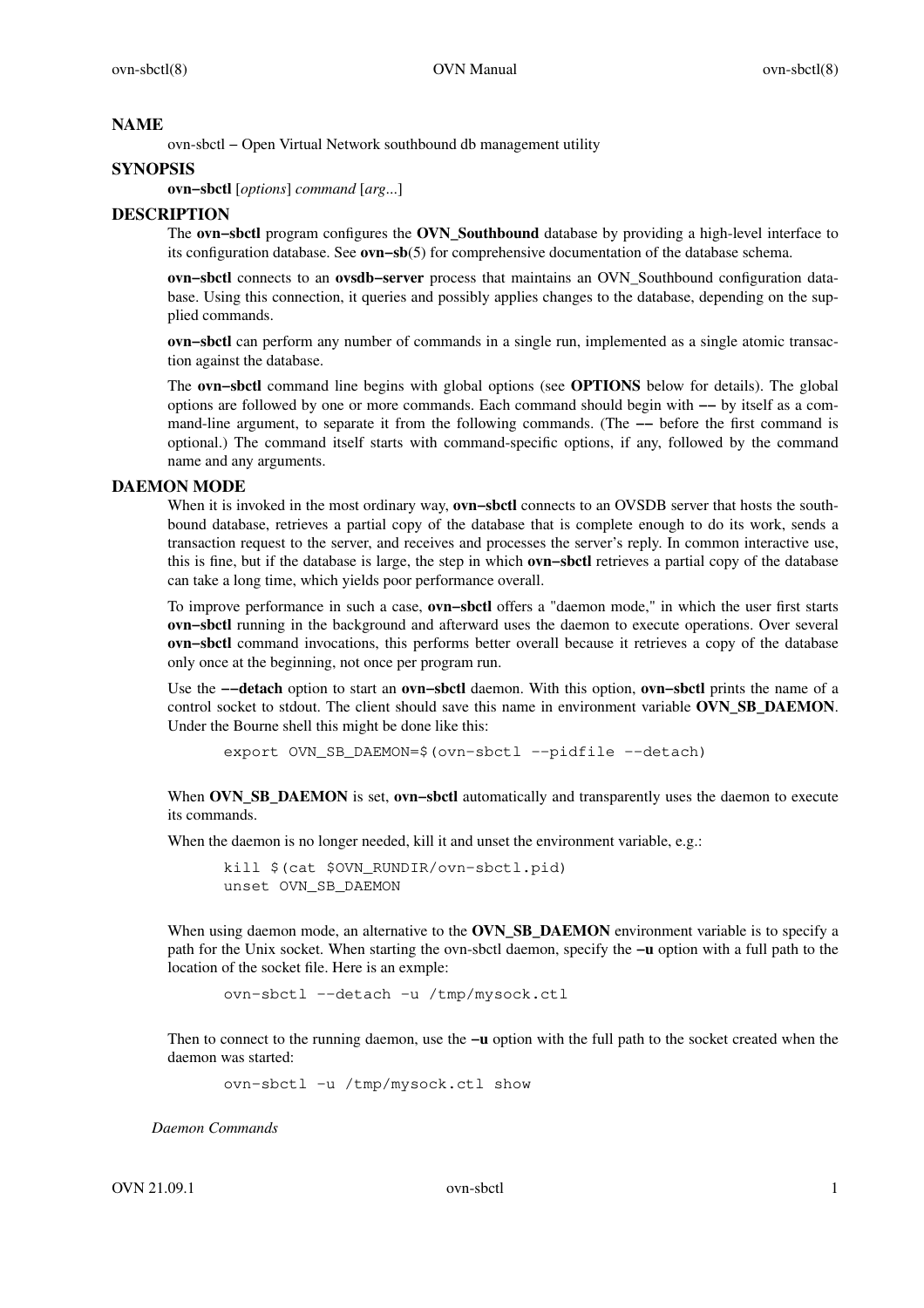Daemon mode is internally implemented using the same mechanism used by **ovn−appctl**. One may also use **ovn−appctl** directly with the following commands:

**run** [*options*] *command* [*arg*...] [**−−** [*options*] *command* [*arg*...] ...]

Instructs the daemon process to run one or more **ovn−sbctl** commands described above and reply with the results of running these commands. Accepts the **−−no−wait**, **−−wait**, **−−timeout**, **−−dry−run**, **−−oneline**, and the options described under **Table Formatting Options** in addition to the the command-specific options.

**exit** Causes **ovn−sbctl** to gracefully terminate.

#### **OPTIONS**

The options listed below affect the behavior of **ovn−sbctl** as a whole. Some individual commands also accept their own options, which are given just before the command name. If the first command on the command line has options, then those options must be separated from the global options by **−−**.

**ovn−sbctl** also accepts options from the **OVN\_SBCTL\_OPTIONS** environment variable, in the same format as on the command line. Options from the command line override those in the environment.

#### **−−db** *database*

The OVSDB database remote to contact. If the **OVN\_SB\_DB** environment variable is set, its value is used as the default. Otherwise, the default is **unix:/ovnsb\_db.sock**, but this default is unlikely to be useful outside of single-machine OVN test environments.

## **−−leader−only**

## **−−no−leader−only**

By default, or with **−−leader−only**, when the database server is a clustered database, **ovn−sbctl** will avoid servers other than the cluster leader. This ensures that any data that **ovn−sbctl** reads and reports is up-to-date. With **−−no−leader−only**, **ovn−sbctl** will use any server in the cluster, which means that for read-only transactions it can report and act on stale data (transactions that modify the database are always serialized even with **−−no−leader−only**). Refer to **Understanding Cluster Consistency** in **ovsdb**(7) for more information.

#### **−−shuffle−remotes**

### **−−no−shuffle−remotes**

By default, or with **−−shuffle−remotes**, when there are multiple remotes specified in the OVSDB connection string specified by **−−db** or the **OVN\_SB\_DB** environment variable, the order of the remotes will be shuffled before the client tries to connect. The remotes will be shuffled only once to a new order before the first connection attempt. The following retries, if any, will follow the same new order. The default behavior is to make sure clients of a clustered database can distribute evenly to all memembers of the cluster. With **−−no−shuffle−remotes**, **ovn−sbctl** will use the original order specified in the connection string to connect. This allows user to specify the preferred order, which is particularly useful for testing.

#### **−−no−syslog**

By default, **ovn−sbctl** logs its arguments and the details of any changes that it makes to the system log. This option disables this logging.

This option is equivalent to **−−verbose=sbctl:syslog:warn**.

#### **−−oneline**

Modifies the output format so that the output for each command is printed on a single line. New-line characters that would otherwise separate lines are printed as \fB\\n\fR, and any instances of \fB\\\fR that would otherwise appear in the output are doubled. Prints a blank line for each command that has no output. This option does not affect the formatting of output from the **list** or **find** commands; see **Table Formatting Options** below.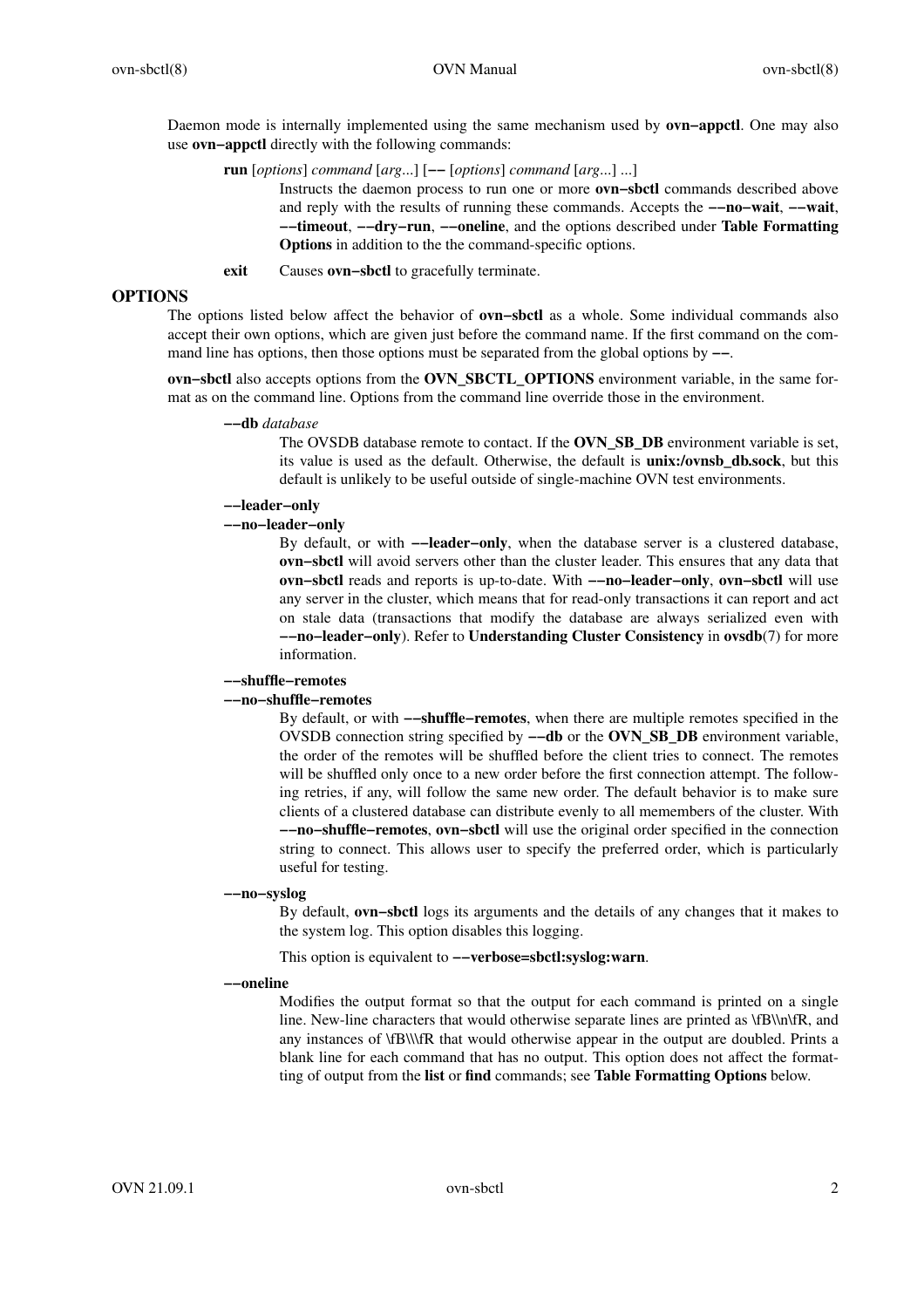## **−−dry−run**

Prevents **ovn−sbctl** from actually modifying the database.

**−t** *secs*

#### **−−timeout=***secs*

By default, or with a *secs* of **0**, **ovn−sbctl** waits forever for a response from the database. This option limits runtime to approximately *secs* seconds. If the timeout expires, **ovn−sbctl** will exit with a **SIGALRM** signal. (A timeout would normally happen only if the database cannot be contacted, or if the system is overloaded.)

## **Daemon Options**

## **−−pidfile**[**=***pidfile*]

Causes a file (by default, *program***.pid**) to be created indicating the PID of the running process. If the *pidfile* argument is not specified, or if it does not begin with **/**, then it is created in .

If **−−pidfile** is not specified, no pidfile is created.

## **−−overwrite−pidfile**

By default, when  $-\text{pidfile}$  is specified and the specified pidfile already exists and is locked by a running process, the daemon refuses to start. Specify **−−overwrite−pidfile** to cause it to instead overwrite the pidfile.

When **−−pidfile** is not specified, this option has no effect.

**−−detach**

Runs this program as a background process. The process forks, and in the child it starts a new session, closes the standard file descriptors (which has the side effect of disabling logging to the console), and changes its current directory to the root (unless **−−no−chdir** is specified). After the child completes its initialization, the parent exits.

#### **−−monitor**

Creates an additional process to monitor this program. If it dies due to a signal that indicates a programming error (**SIGABRT**, **SIGALRM**, **SIGBUS**, **SIGFPE**, **SIGILL**, **SIGPIPE**, **SIGSEGV**, **SIGXCPU**, or **SIGXFSZ**) then the monitor process starts a new copy of it. If the daemon dies or exits for another reason, the monitor process exits.

This option is normally used with **−−detach**, but it also functions without it.

#### **−−no−chdir**

By default, when **−−detach** is specified, the daemon changes its current working directory to the root directory after it detaches. Otherwise, invoking the daemon from a carelessly chosen directory would prevent the administrator from unmounting the file system that holds that directory.

Specifying **−−no−chdir** suppresses this behavior, preventing the daemon from changing its current working directory. This may be useful for collecting core files, since it is common behavior to write core dumps into the current working directory and the root directory is not a good directory to use.

This option has no effect when **−−detach** is not specified.

#### **−−no−self−confinement**

By default this daemon will try to self-confine itself to work with files under well-known directories determined at build time. It is better to stick with this default behavior and not to use this flag unless some other Access Control is used to confine daemon. Note that in contrast to other access control implementations that are typically enforced from kernel-space (e.g. DAC or MAC), selfconfinement is imposed from the user-space daemon itself and hence should not be considered as a full confinement strategy, but instead should be viewed as an additional layer of security.

#### **−−user=***user***:***group*

Causes this program to run as a different user specified in *user***:***group*, thus dropping most of the root privileges. Short forms *user* and **:***group* are also allowed, with current user or group assumed, respectively. Only daemons started by the root user accepts this argument.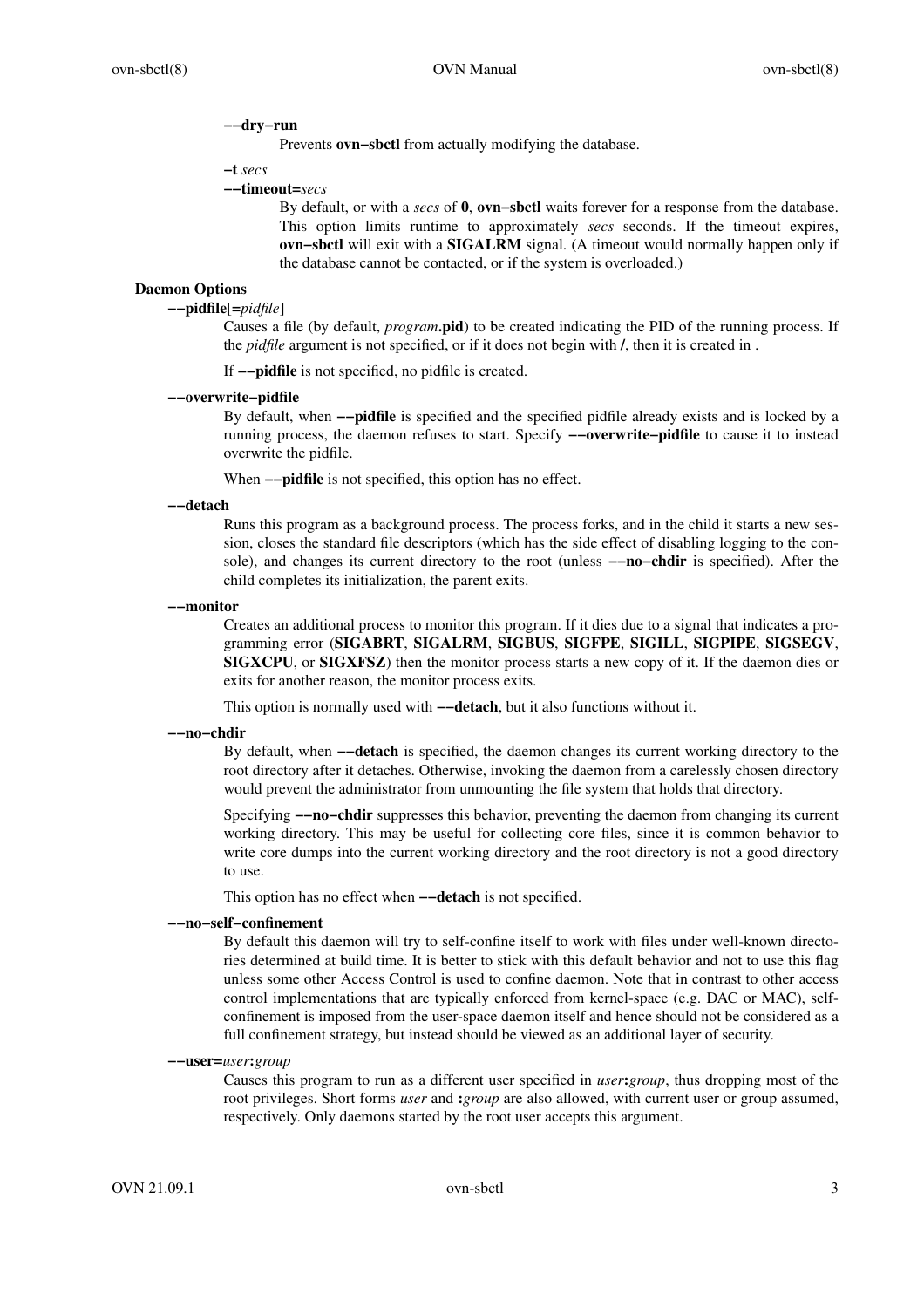On Linux, daemons will be granted **CAP\_IPC\_LOCK** and **CAP\_NET\_BIND\_SERVICES** before dropping root privileges. Daemons that interact with a datapath, such as **ovs−vswitchd**, will be granted three additional capabilities, namely **CAP\_NET\_ADMIN**, **CAP\_NET\_BROAD-CAST** and **CAP\_NET\_RAW**. The capability change will apply even if the new user is root.

On Windows, this option is not currently supported. For security reasons, specifying this option will cause the daemon process not to start.

### **Logging options**

**−v**[*spec*]

## **−−verbose=**[*spec*]

Sets logging levels. Without any *spec*, sets the log level for every module and destination to **dbg**. Otherwise, *spec* is a list of words separated by spaces or commas or colons, up to one from each category below:

- A valid module name, as displayed by the **vlog/list** command on **ovs−appctl**(8), limits the log level change to the specified module.
- **syslog**, **console**, or **file**, to limit the log level change to only to the system log, to the console, or to a file, respectively. (If **−−detach** is specified, the daemon closes its standard file descriptors, so logging to the console will have no effect.)

On Windows platform, **syslog** is accepted as a word and is only useful along with the **−−syslog−target** option (the word has no effect otherwise).

**off, emer, err, warn, info, or dbg**, to control the log level. Messages of the given severity or higher will be logged, and messages of lower severity will be filtered out. **off** filters out all messages. See **ovs−appctl**(8) for a definition of each log level.

Case is not significant within *spec*.

Regardless of the log levels set for **file**, logging to a file will not take place unless **−−log−file** is also specified (see below).

For compatibility with older versions of OVS, **any** is accepted as a word but has no effect.

#### **−v**

#### **−−verbose**

Sets the maximum logging verbosity level, equivalent to **−−verbose=dbg**.

## **−vPATTERN:***destination***:***pattern*

### **−−verbose=PATTERN:***destination***:***pattern*

Sets the log pattern for *destination* to *pattern*. Refer to **ovs−appctl**(8) for a description of the valid syntax for *pattern*.

#### **−vFACILITY:***facility*

#### **−−verbose=FACILITY:***facility*

Sets the RFC5424 facility of the log message. *facility* can be one of **kern**, **user**, **mail**, **daemon**, **auth**, **syslog**, **lpr**, **news**, **uucp**, **clock**, **ftp**, **ntp**, **audit**, **alert**, **clock2**, **local0**, **local1**, **local2**, **local3**, **local4**, **local5**, **local6** or **local7**. If this option is not specified, **daemon** is used as the default for the local system syslog and **local0** is used while sending a message to the target provided via the **−−syslog−target** option.

#### **−−log−file**[**=***file*]

Enables logging to a file. If *file* is specified, then it is used as the exact name for the log file. The default log file name used if *file* is omitted is **/usr/local/var/log/ovn/***program***.log**.

#### **−−syslog−target=***host***:***port*

Send syslog messages to UDP *port* on *host*, in addition to the system syslog. The *host* must be a numerical IP address, not a hostname.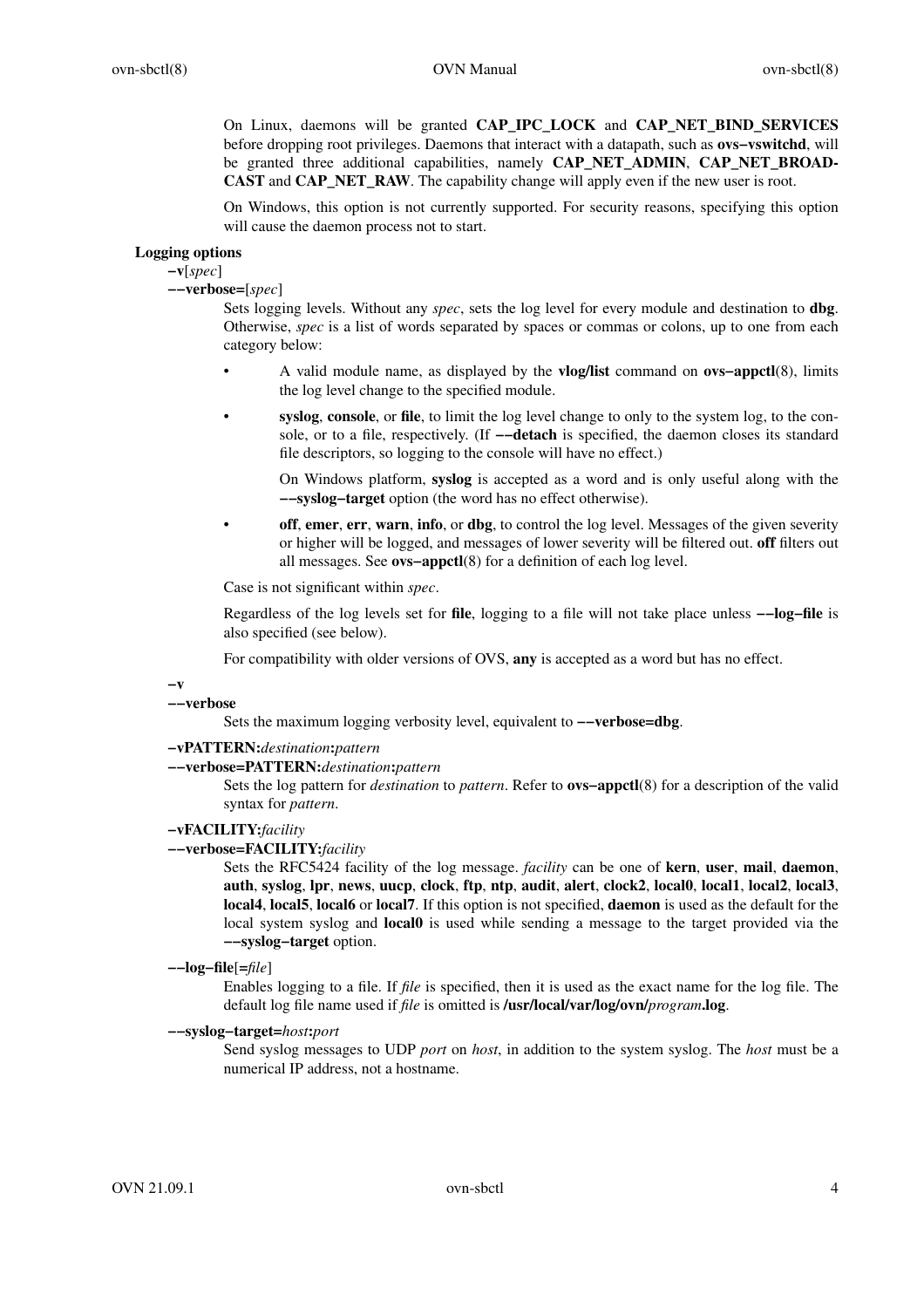## **−−syslog−method=***method*

Specify *method* as how syslog messages should be sent to syslog daemon. The following forms are supported:

- **libc**, to use the libc **syslog()** function. Downside of using this options is that libc adds fixed prefix to every message before it is actually sent to the syslog daemon over **/dev/log** UNIX domain socket.
- **unix:***file*, to use a UNIX domain socket directly. It is possible to specify arbitrary message format with this option. However, **rsyslogd 8.9** and older versions use hard coded parser function anyway that limits UNIX domain socket use. If you want to use arbitrary message format with older **rsyslogd** versions, then use UDP socket to localhost IP address instead.
- **udp:***ip***:***port*, to use a UDP socket. With this method it is possible to use arbitrary message format also with older **rsyslogd**. When sending syslog messages over UDP socket extra precaution needs to be taken into account, for example, syslog daemon needs to be configured to listen on the specified UDP port, accidental iptables rules could be interfering with local syslog traffic and there are some security considerations that apply to UDP sockets, but do not apply to UNIX domain sockets.
- null, to discard all messages logged to syslog.

The default is taken from the **OVS\_SYSLOG\_METHOD** environment variable; if it is unset, the default is **libc**.

## **Table Formatting Options**

These options control the format of output from the **list** and **find** commands.

### **−f** *format*

**−−format=***format*

Sets the type of table formatting. The following types of *format* are available:

**table** 2-D text tables with aligned columns.

**list** (default)

A list with one column per line and rows separated by a blank line.

- **html** HTML tables.
- **csv** Comma-separated values as defined in RFC 4180.
- **json** JSON format as defined in RFC 4627. The output is a sequence of JSON objects, each of which corresponds to one table. Each JSON object has the following members with the noted values:

### **caption**

The table's caption. This member is omitted if the table has no caption.

### **headings**

An array with one element per table column. Each array element is a string giving the corresponding column's heading.

**data** An array with one element per table row. Each element is also an array with one element per table column. The elements of this second-level array are the cells that constitute the table. Cells that represent OVSDB data or data types are expressed in the format described in the OVSDB specification; other cells are simply expressed as text strings.

# **−d** *format*

### **−−data=***format*

Sets the formatting for cells within output tables unless the table format is set to **json**, in which case **json** formatting is always used when formatting cells. The following types of *format* are available: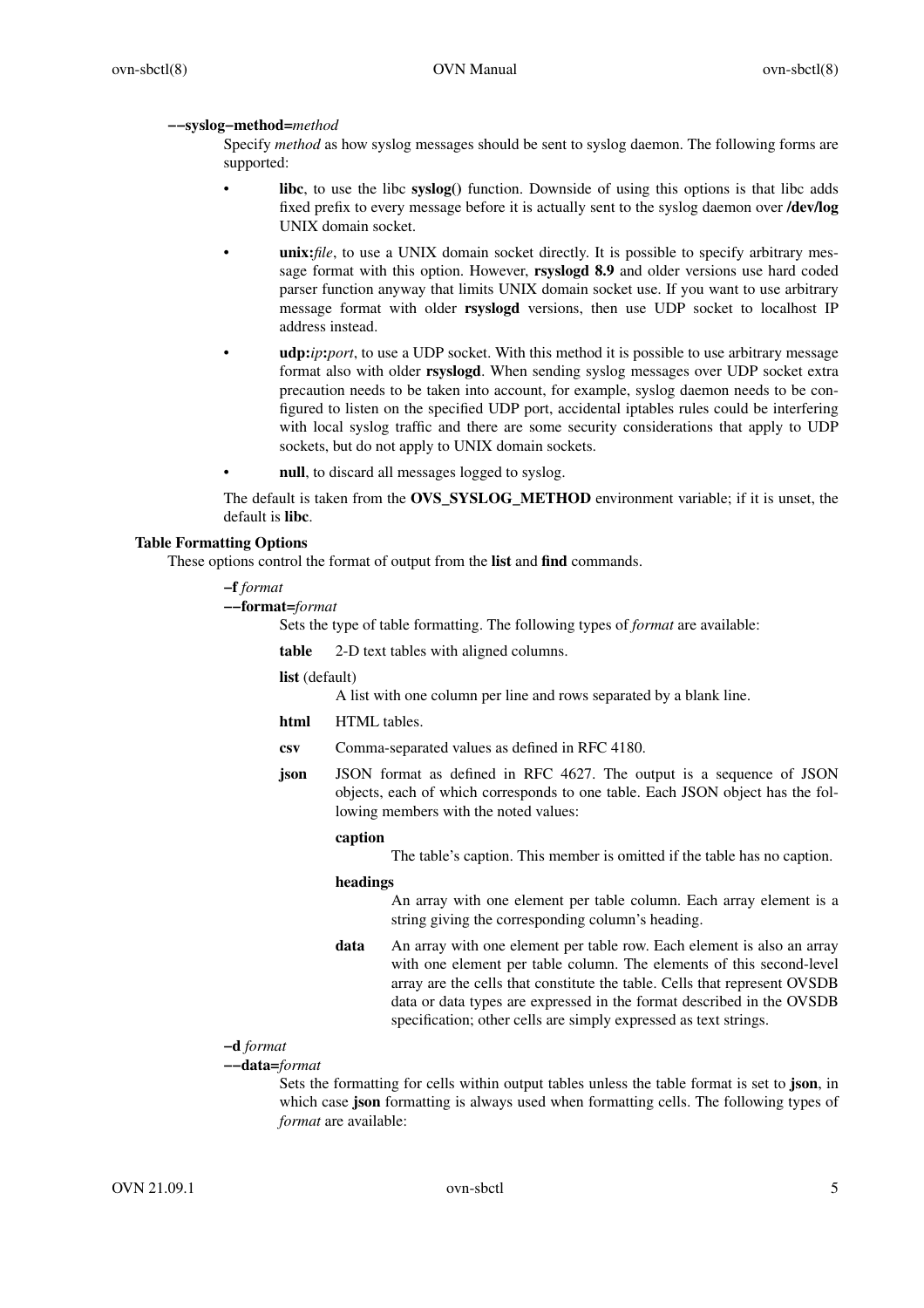### **string** (default)

The simple format described in the **Database Values** section of **ovs−vsctl**(8).

**bare** The simple format with punctuation stripped off: **[]** and **{}** are omitted around sets, maps, and empty columns, items within sets and maps are space-separated, and strings are never quoted. This format may be easier for scripts to parse.

**json** The RFC 4627 JSON format as described above.

#### **−−no−headings**

This option suppresses the heading row that otherwise appears in the first row of table output.

## **−−pretty**

By default, JSON in output is printed as compactly as possible. This option causes JSON in output to be printed in a more readable fashion. Members of objects and elements of arrays are printed one per line, with indentation.

This option does not affect JSON in tables, which is always printed compactly.

### **−−bare** Equivalent to **−−format=list −−data=bare −−no−headings**.

### **PKI Options**

PKI configuration is required to use SSL for the connection to the database.

## **−p** *privkey.pem*

## **−−private−key=***privkey.pem*

Specifies a PEM file containing the private key used as identity for outgoing SSL connections.

## **−c** *cert.pem*

## **−−certificate=***cert.pem*

Specifies a PEM file containing a certificate that certifies the private key specified on **−p** or **−−private−key** to be trustworthy. The certificate must be signed by the certificate authority (CA) that the peer in SSL connections will use to verify it.

#### **−C** *cacert.pem*

## **−−ca−cert=***cacert.pem*

Specifies a PEM file containing the CA certificate for verifying certificates presented to this program by SSL peers. (This may be the same certificate that SSL peers use to verify the certificate specified on **−c** or **−−certificate**, or it may be a different one, depending on the PKI design in use.)

#### **−C none**

#### **−−ca−cert=none**

Disables verification of certificates presented by SSL peers. This introduces a security risk, because it means that certificates cannot be verified to be those of known trusted hosts.

#### **−−bootstrap−ca−cert=***cacert.pem*

When *cacert.pem* exists, this option has the same effect as **−C** or **−−ca−cert**. If it does not exist, then the executable will attempt to obtain the CA certificate from the SSL peer on its first SSL connection and save it to the named PEM file. If it is successful, it will immediately drop the connection and reconnect, and from then on all SSL connections must be authenticated by a certificate signed by the CA certificate thus obtained.

This option exposes the SSL connection to a man-in-the-middle attack obtaining the initial CA certificate, but it may be useful for bootstrapping.

This option is only useful if the SSL peer sends its CA certificate as part of the SSL certificate chain. The SSL protocol does not require the server to send the CA certificate.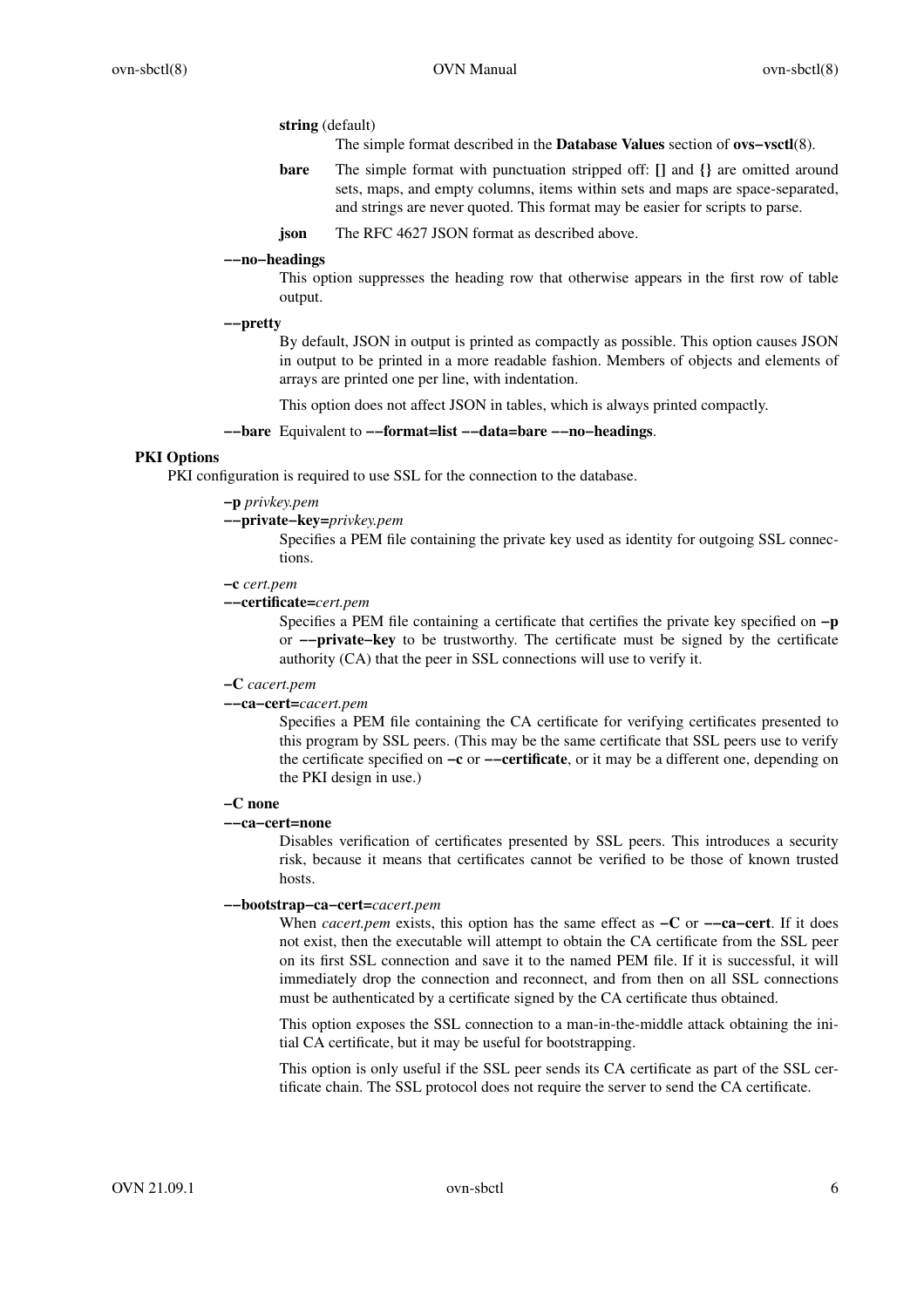This option is mutually exclusive with **−C** and **−−ca−cert**.

## **Other Options**

#### **−h**

**−−help** Prints a brief help message to the console.

**−V**

**−−version**

Prints version information to the console.

#### **COMMANDS**

The following sections describe the commands that **ovn−sbctl** supports.

#### **OVN\_Southbound Commands**

These commands work with an **OVN\_Southbound** database as a whole.

- **init** Initializes the database, if it is empty. If the database has already been initialized, this command has no effect.
- **show** Prints a brief overview of the database contents.

#### **Chassis Commands**

These commands manipulate **OVN\_Southbound** chassis.

[**−−may−exist**] **chassis−add** *chassis encap-type encap-ip*

Creates a new chassis named *chassis*. *encap-type* is a comma-separated list of tunnel types. The chassis will have one encap entry for each specified tunnel type with *encap-ip* as the destination IP for each.

Without **−−may−exist**, attempting to create a chassis that exists is an error. With **−−may−exist**, this command does nothing if *chassis* already exists.

[**−−if−exists**] *chassis-del chassis*

Deletes *chassis* and its *encaps* and *gateway\_ports*.

Without  $-\textbf{-if}-\textbf{exists}$ , attempting to delete a chassis that does not exist is an error. With **−−if−exists** attempting to delete a chassis that does not exist has no effect.

### **Port Binding Commands**

These commands manipulate **OVN\_Southbound** port bindings.

## [**−−may−exist**] **lsp−bind** *logical-port chassis*

Binds the logical port named *logical-port* to *chassis*.

Without **−−may−exist**, attempting to bind a logical port that has already been bound is an error. With **−−may−exist**, this command does nothing if *logical-port* has already been bound to a chassis.

[**−−if−exists**] **lsp−unbind** *logical-port*

Removes the binding of *logical-port*.

Without **−−if−exists**, attempting to unbind a logical port that is not bound is an error. With **−−if−exists**, attempting to unbind logical port that is not bound has no effect.

## **Logical Flow Commands**

[**−−uuid**] [**−−ovs**[**=***remote***]**] [**−−stats**] [**−−vflows**] **lflow−list** [*logical-datapath*] [*lflow*...]

List logical flows. If *logical-datapath* is specified, only list flows for that logical datapath. The *logical-datapath* may be given as a UUID or as a datapath name (reporting an error if multiple datapaths have the same name).

If at least one *lflow* is given, only matching logical flows, if any, are listed. Each *lflow* may be specified as a UUID or the first few characters of a UUID, optionally prefixed by **0x**. (Because **ovn−controller** sets OpenFlow flow cookies to the first 32 bits of the corresponding logical flow's UUID, this makes it easy to look up the logical flow that generated a particular OpenFlow flow.)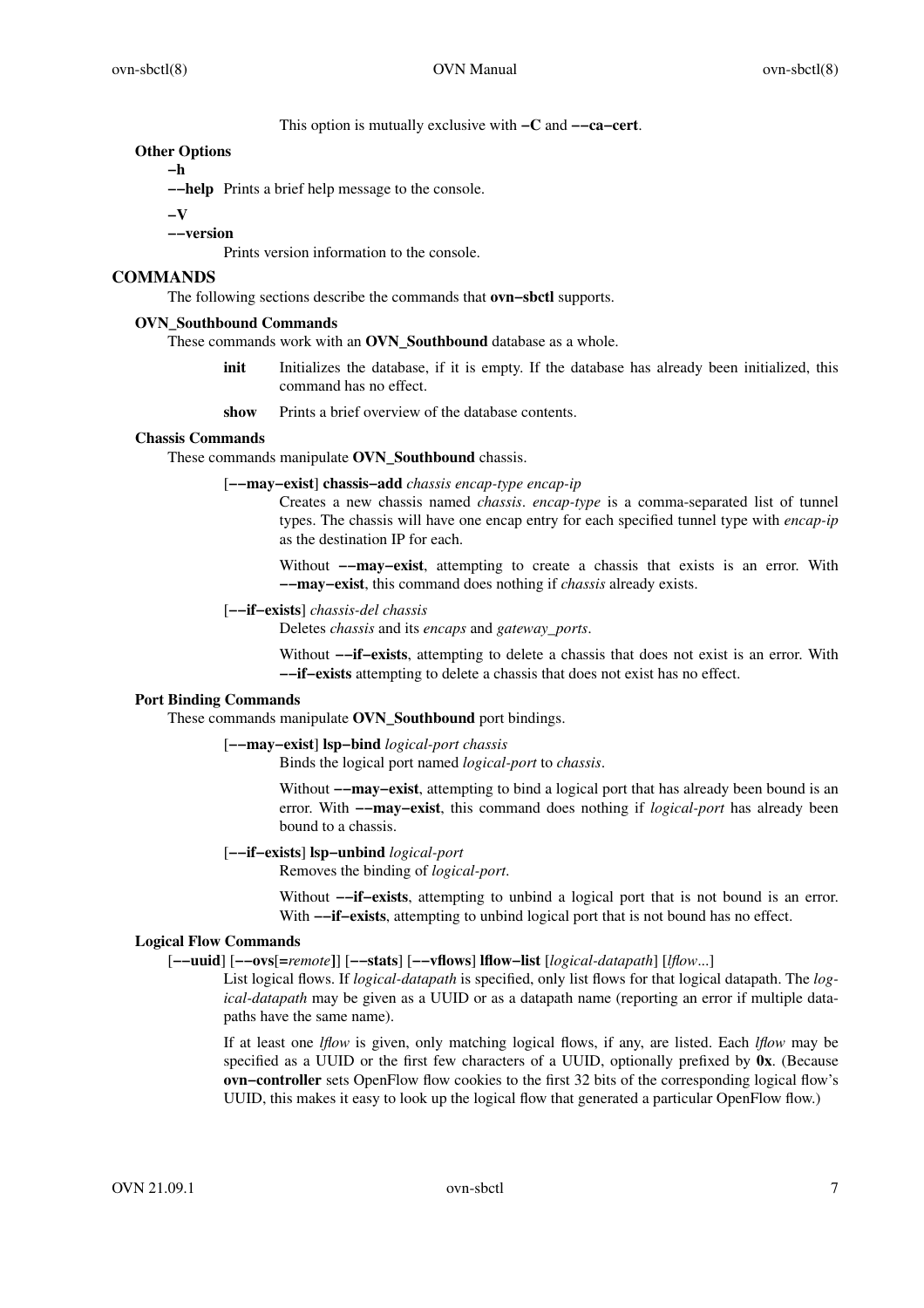If **−−uuid** is specified, the output includes the first 32 bits of each logical flow's UUID. This makes it easier to find the OpenFlow flows that correspond to a given logical flow.

If **−−ovs** is included, **ovn−sbctl** attempts to obtain and display the OpenFlow flows that correspond to each OVN logical flow. To do so, **ovn−sbctl** connects to *remote* (by default, **unix:/br−int.mgmt**) over OpenFlow and retrieves the flows. If *remote* is specified, it must be an active OpenFlow connection method described in **ovsdb**(7). Please see the discussion of the similar **−−ovs** option in **ovn−trace**(8) for more information about the OpenFlow flow output.

By default, OpenFlow flow output includes only match and actions. Add **−−stats** to include all OpenFlow information, such as packet and byte counters, duration, and timeouts.

If **−−vflows** is included, other southbound database records directly used for generating OpenFlow flows are also listed. This includes: *port-bindings*, *mac-bindings*, *multicast-groups*, *chassis*. The **−−ovs** and **−−stats** can also be used in conjunction with **−−vflows**.

#### [**−−uuid**] **dump−flows** [*logical-datapath*] Alias for **lflow−list**.

## **count−flows** [*logical-datapath*]

prints numbers of logical flows per table and per datapath.

## **Remote Connectivity Commands**

These commands manipulate the **connections** column in the **SB\_Global** table and rows in the **Connection** table. When **ovsdb−server** is configured to use the **connections** column for OVSDB connections, this allows the administrator to use \fBovn\-sbctl\fR to configure database connections.

## **get−connection**

Prints the configured connection(s).

### **del−connection**

Deletes the configured connection(s).

### [**−−inactivity−probe=***msecs*] **set−connection** *target*...

Sets the configured manager target or targets. Use **−−inactivity−probe=***msecs* to override the default idle connection inactivity probe time. Use 0 to disable inactivity probes.

## **SSL Configuration Commands**

When **ovsdb−server** is configured to connect using SSL, the following parameters are required:

### *private-key*

Specifies a PEM file containing the private key used for SSL connections.

### *certificate*

Specifies a PEM file containing a certificate, signed by the certificate authority (CA) used by the connection peers, that certifies the private key, identifying a trustworthy peer.

*ca-cert* Specifies a PEM file containing the CA certificate used to verify that the connection peers are trustworthy.

These SSL settings apply to all SSL connections made by the southbound database server.

- **get−ssl** Prints the SSL configuration.
- **del−ssl** Deletes the current SSL configuration.

## [**−−bootstrap**] **set−ssl** *private-key certificate ca-cert* [*ssl-protocol-list* [*ssl-cipher-list*]] Sets the SSL configuration.

## **Database Commands**

These commands query and modify the contents of **ovsdb** tables. They are a slight abstraction of the **ovsdb** interface and as such they operate at a lower level than other **ovn−sbctl** commands.

## *Identifying Tables, Records, and Columns*

Each of these commands has a *table* parameter to identify a table within the database. Many of them also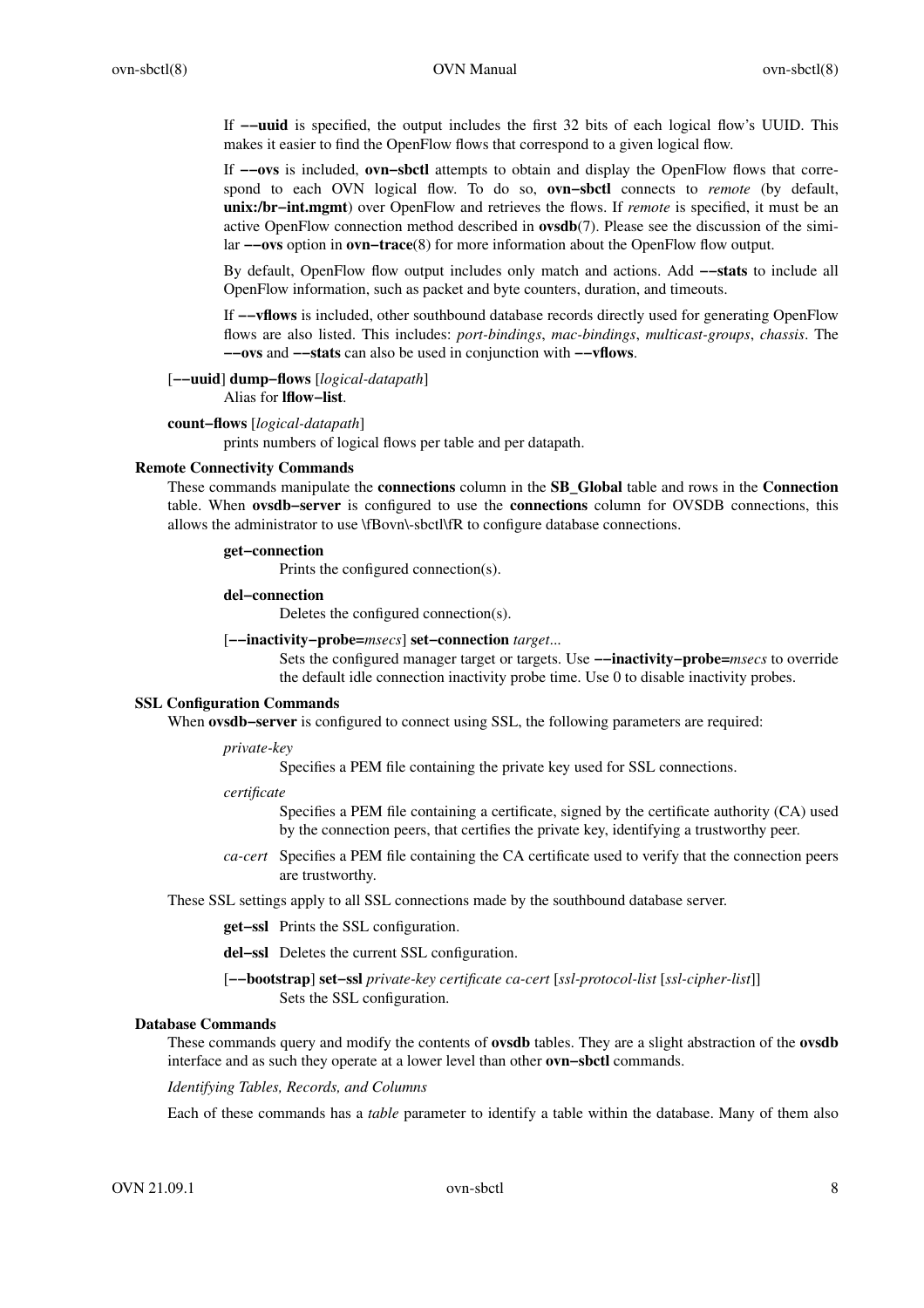take a *record* parameter that identifies a particular record within a table. The *record* parameter may be the UUID for a record, which may be abbreviated to its first 4 (or more) hex digits, as long as that is unique. Many tables offer additional ways to identify records. Some commands also take *column* parameters that identify a particular field within the records in a table.

Foralist of tables and their columns, see **ovn−sb**(5) or see the table listing from the **−−help** option.

Record names must be specified in full and with correct capitalization, except that UUIDs may be abbreviated to their first 4 (or more) hex digits, as long as that is unique within the table. Names of tables and columns are not case-sensitive, and **−** and **\_** are treated interchangeably. Unique abbreviations of table and column names are acceptable, e.g. **d** or **dhcp** is sufficient to identify the **DHCP\_Options** table.

#### *Database Values*

Each column in the database accepts a fixed type of data. The currently defined basic types, and their representations, are:

- integer A decimal integer in the range −2\*\*63 to 2\*\*63−1, inclusive.
- real A floating-point number.

Boolean

True or false, written **true** or **false**, respectively.

- string An arbitrary Unicode string, except that null bytes are not allowed. Quotes are optional for most strings that begin with an English letter or underscore and consist only of letters, underscores, hyphens, and periods. However, **true** and **false** and strings that match the syntax of UUIDs (see below) must be enclosed in double quotes to distinguish them from other basic types. When double quotes are used, the syntax is that of strings in JSON, e.g. backslashes may be used to escape special characters. The empty string must be represented as a pair of double quotes (**""**).
- UUID Either a universally unique identifier in the style of RFC 4122, e.g. **f81d4fae−7dec−11d0−a765−00a0c91e6bf6**, or an **@***name* defined by a **get** or **create** command within the same **ovs−vsctl** invocation.

Multiple values in a single column may be separated by spaces or a single comma. When multiple values are present, duplicates are not allowed, and order is not important. Conversely, some database columns can have an empty set of values, represented as **[]**, and square brackets may optionally enclose other non-empty sets or single values as well.

A few database columns are ''maps'' of key-value pairs, where the key and the value are each some fixed database type. These are specified in the form *key***=***value*, where *key* and *value* follow the syntax for the column's key type and value type, respectively. When multiple pairs are present (separated by spaces or a comma), duplicate keys are not allowed, and again the order is not important. Duplicate values are allowed. An empty map is represented as **{}**. Curly braces may optionally enclose non-empty maps as well (but use quotes to prevent the shell from expanding **other−config={0=x,1=y}** into **other−config=0=x other−config=1=y**, which may not have the desired effect).

#### *Database Command Syntax*

[**−−if−exists**] [**−−columns=***column*[**,***column*]...] **list** *table* [*record*]...

Lists the data in each specified *record*. If no records are specified, lists all the records in *table*.

If **−−columns** is specified, only the requested columns are listed, in the specified order. Otherwise, all columns are listed, in alphabetical order by column name.

Without **−−if−exists**, it is an error if any specified *record* does not exist. With **−−if−exists**, the command ignores any *record* that does not exist, without producing any output.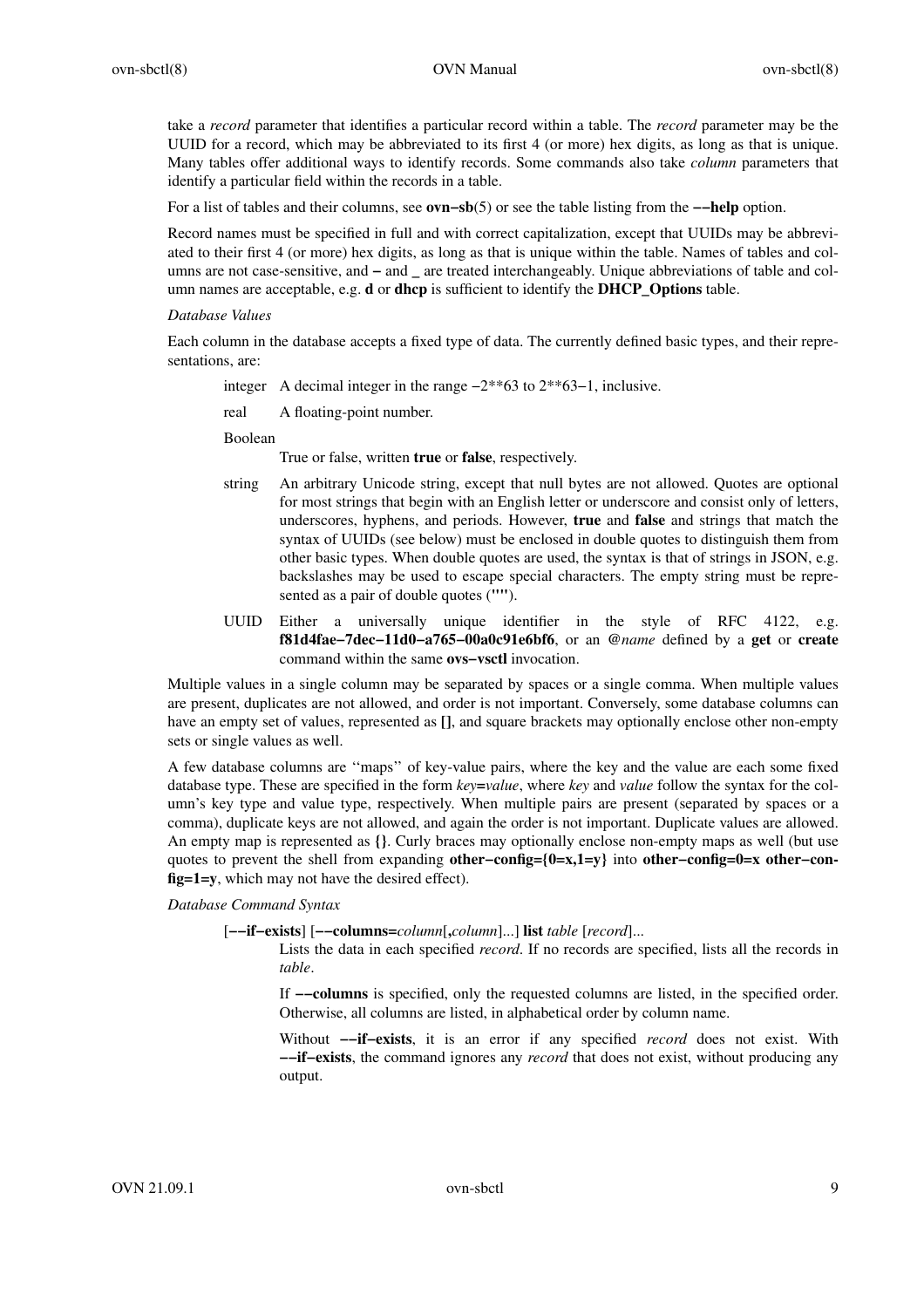[**−−columns=***column*[**,***column*]...] **find** *table* [*column*[**:***key*]**=***value*]...

Lists the data in each record in *table* whose *column* equals *value* or, if *key* is specified, whose *column* contains a *key* with the specified *value*. The following operators may be used where **=** is written in the syntax summary:

**= != < > <= >=**

Selects records in which *column*[**:***key*] equals, does not equal, is less than, is greater than, is less than or equal to, or is greater than or equal to *value*, respectively.

Consider *column*[**:***key*] and *value* as sets of elements. Identical sets are considered equal. Otherwise, if the sets have different numbers of elements, then the set with more elements is considered to be larger. Otherwise, consider a element from each set pairwise, in increasing order within each set. The first pair that differs determines the result. (For a column that contains key-value pairs, first all the keys are compared, and values are considered only if the two sets contain identical keys.)

```
{=} {!=}
```
Test for set equality or inequality, respectively.

- **{<=}** Selects records in which *column*[**:***key*] is a subset of *value*. For example, **flood−vlans{<=}1,2** selects records in which the **flood−vlans** column is the empty set or contains 1 or 2 or both.
- **{<}** Selects records in which *column*[**:***key*] is a proper subset of *value*. For example, **flood−vlans{<}1,2** selects records in which the **flood−vlans** column is the empty set or contains 1 or 2 but not both.
- **{>=} {>}**

Same as **{<=}** and **{<}**, respectively, except that the relationship is reversed. For example, **flood−vlans{>=}1,2** selects records in which the **flood−vlans** column contains both 1 and 2.

The following operators are available only in Open vSwitch 2.16 and later:

**{in}** Selects records in which every element in *column*[**:***key*] is also in *value*. (This is the same as  $\{\leq =\}$ .)

**{not−in}**

Selects records in which every element in *column*[**:***key*] is not in *value*.

For arithmetic operators  $(= \mathbf{!=} \langle \rangle \langle = \rangle = \rangle)$ , when *key* is specified but a particular record's *column* does not contain *key*, the record is always omitted from the results. Thus, the condition **other−config:mtu!=1500** matches records that have a **mtu** key whose value is not 1500, but not those that lack an **mtu** key.

For the set operators, when *key* is specified but a particular record's *column* does not contain *key*, the comparison is done against an empty set. Thus, the condition **other−config:mtu{!=}1500** matches records that have a **mtu** key whose value is not 1500 and those that lack an **mtu** key.

Don't forget to escape **<** or **>** from interpretation by the shell.

If **−−columns** is specified, only the requested columns are listed, in the specified order. Otherwise all columns are listed, in alphabetical order by column name.

The UUIDs shown for rows created in the same **ovs−vsctl** invocation will be wrong.

[**−−if−exists**] [**−−id=@***name*] **get** *table record* [*column*[**:***key*]]...

Prints the value of each specified *column* in the given *record* in *table*. For map columns, a *key* may optionally be specified, in which case the value associated with *key* in the column is printed, instead of the entire map.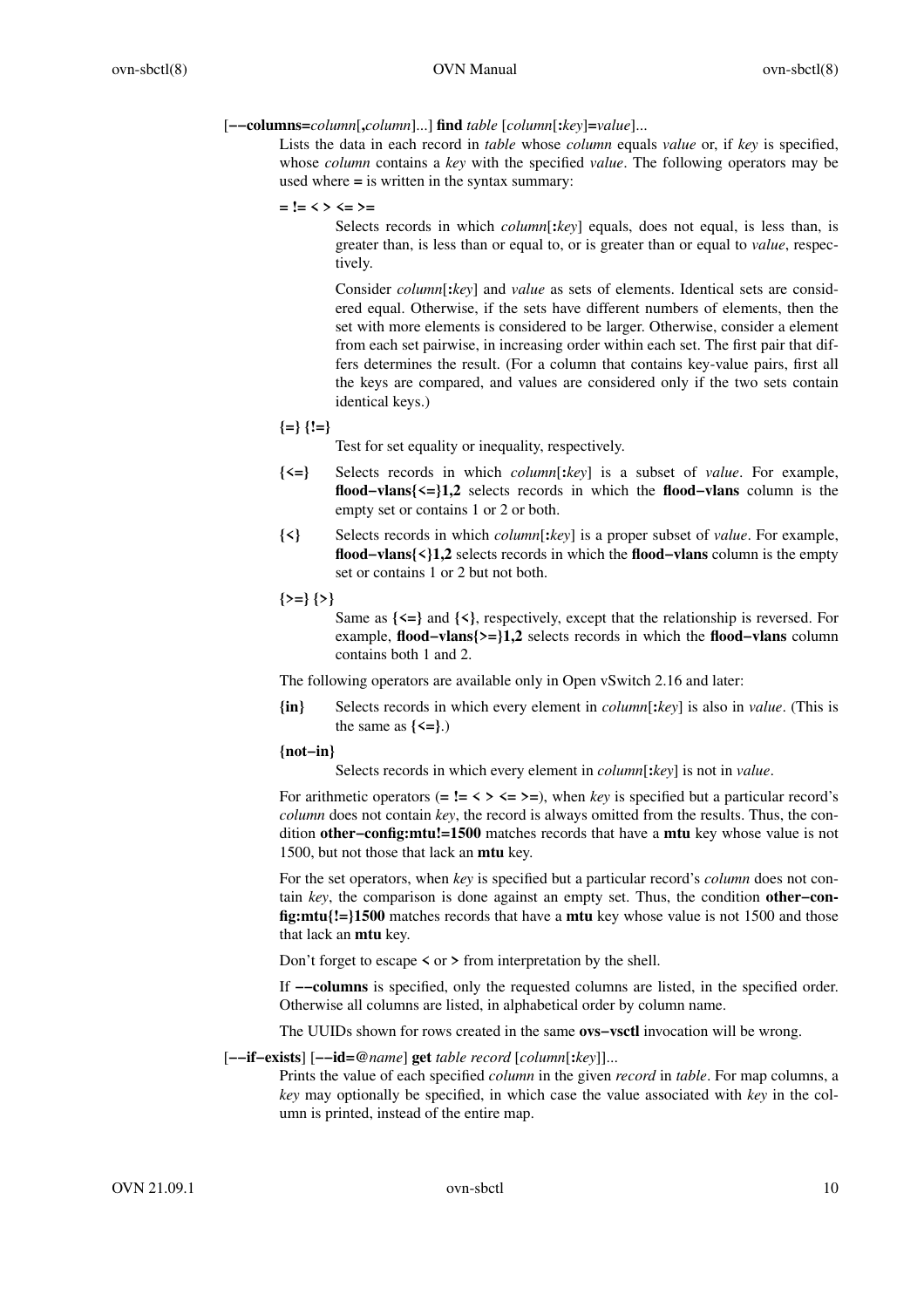Without **−−if−exists**, it is an error if *record* does not exist or *key* is specified, if *key* does not exist in *record*. With **−−if−exists**,amissing *record* yields no output and a missing *key* prints a blank line.

If **@***name* is specified, then the UUID for *record* may be referred to by that name later in the same **ovs−vsctl** invocation in contexts where a UUID is expected.

Both **−−id** and the *column* arguments are optional, but usually at least one or the other should be specified. If both are omitted, then **get** has no effect except to verify that *record* exists in *table*.

**−−id** and **−−if−exists** cannot be used together.

[**−−if−exists**] **set** *table record column*[**:***key*]**=***value*...

Sets the value of each specified *column* in the given *record* in *table* to *value*. For map columns, a *key* may optionally be specified, in which case the value associated with *key* in that column is changed (or added, if none exists), instead of the entire map.

Without **−−if−exists**, it is an error if *record* does not exist. With **−−if−exists**, this command does nothing if *record* does not exist.

## [**−−if−exists**] **add** *table record column* [*key***=**]*value*...

Adds the specified value or key-value pair to *column* in *record* in *table*. If *column* is a map, then *key* is required, otherwise it is prohibited. If *key* already exists in a map column, then the current *value* is not replaced (use the **set** command to replace an existing value).

Without **−−if−exists**, it is an error if *record* does not exist. With **−−if−exists**, this command does nothing if *record* does not exist.

[**−−if−exists**] **remove** *table record column value*...

[**−−if−exists**] **remove** *table record column key*...

[**−−if−exists**] **remove** *table record column key***=***value*... Removes the specified values or key-value pairs from *column* in *record* in *table*. The first form applies to columns that are not maps: each specified *value* is removed from the column. The second and third forms apply to map columns: if only a *key* is specified, then any key-value pair with the given *key* is removed, regardless of its value; if a *value* is given then a pair is removed only if both key and value match.

It is not an error if the column does not contain the specified key or value or pair.

Without **−−if−exists**, it is an error if *record* does not exist. With **−−if−exists**, this command does nothing if *record* does not exist.

#### [**−−if−exists**] **clear** *table record column*...

Sets each *column* in *record* in *table* to the empty set or empty map, as appropriate. This command applies only to columns that are allowed to be empty.

Without **−−if−exists**, it is an error if *record* does not exist. With **−−if−exists**, this command does nothing if *record* does not exist.

#### [**−−id=@***name*] **create** *table column*[**:***key*]**=***value*...

Creates a new record in *table* and sets the initial values of each *column*. Columns not explicitly set will receive their default values. Outputs the UUID of the new row.

If **@***name* is specified, then the UUID for the new row may be referred to by that name elsewhere in the same **\\*(PN** invocation in contexts where a UUID is expected. Such references may precede or follow the **create** command.

Caution (ovs-vsctl as example)

Records in the Open vSwitch database are significant only when they can be reached directly or indirectly from the **Open\_vSwitch** table. Except for records in the **QoS** or **Queue** tables, records that are not reachable from the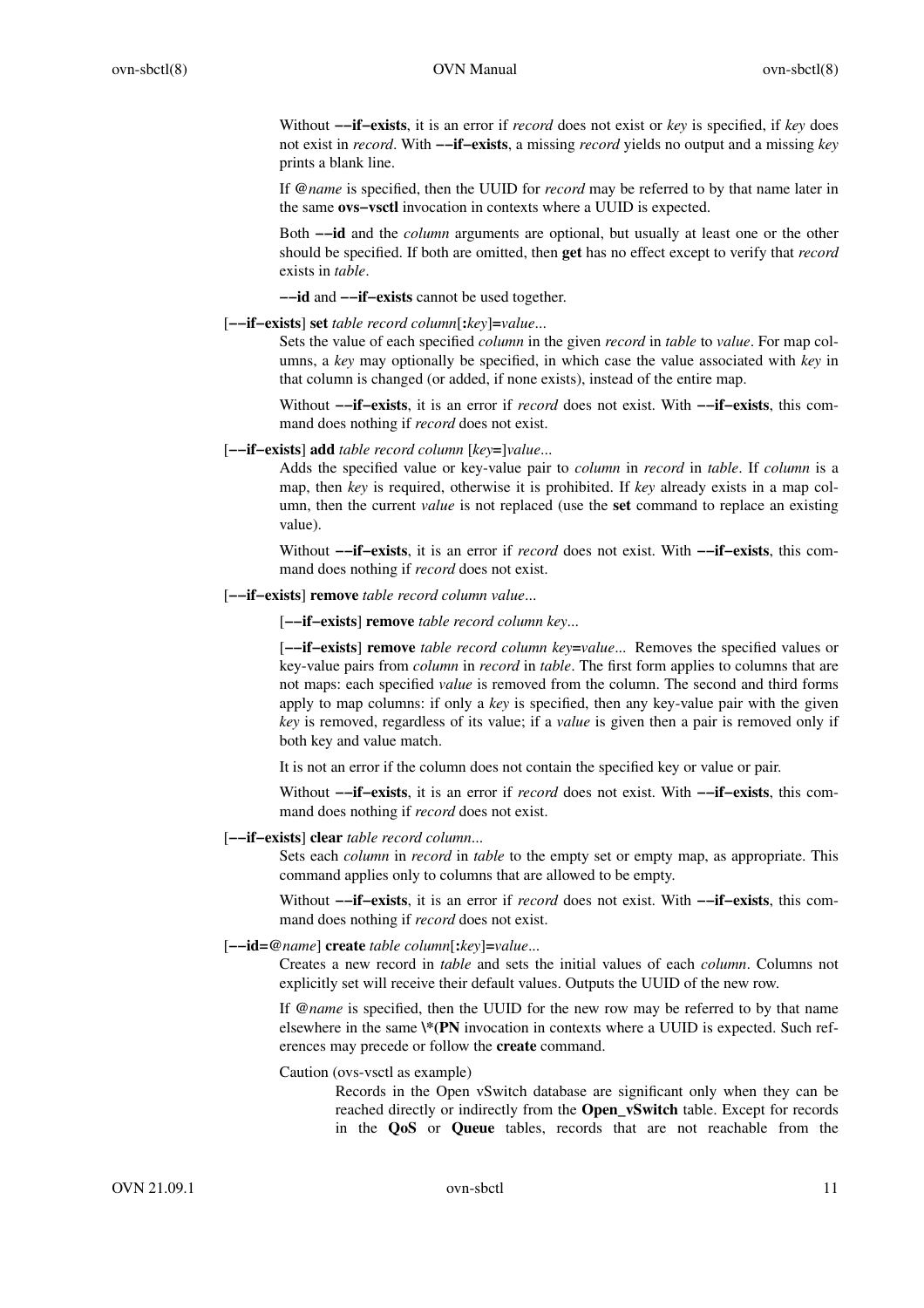**Open\_vSwitch** table are automatically deleted from the database. This deletion happens immediately, without waiting for additional **ovs−vsctl** commands or other database activity. Thus, a **create** command must generally be accompanied by additional commands *within the same* **ovs−vsctl** *invocation* to add a chain of references to the newly created record from the top-level **Open\_vSwitch** record. The **EXAMPLES** section gives some examples that show how to do this.

## [**−−if−exists**] **destroy** *table record*...

Deletes each specified *record* from *table*. Unless **−−if−exists** is specified, each *record*s must exist.

#### **−−all destroy** *table*

Deletes all records from the *table*.

Caution (ovs-vsctl as example)

The **destroy** command is only useful for records in the **QoS** or **Queue** tables. Records in other tables are automatically deleted from the database when they become unreachable from the **Open\_vSwitch** table. This means that deleting the last reference to a record is sufficient for deleting the record itself. For records in these tables, **destroy** is silently ignored. See the **EXAMPLES** section below for more information.

#### **wait−until** *table record* [*column*[**:***key*]**=***value*]...

Waits until *table* contains a record named *record* whose *column* equals *value* or, if *key* is specified, whose *column* contains a *key* with the specified *value*. This command supports the same operators and semantics described for the **find** command above.

If no *column*[**:***key*]**=***value* arguments are given, this command waits only until *record* exists. If more than one such argument is given, the command waits until all of them are satisfied.

Caution (ovs-vsctl as example)

Usually **wait−until** should be placed at the beginning of a set of **ovs−vsctl** commands. For example, **wait−until bridge br0 −− get bridge br0 datapath\_id** waits until a bridge named **br0** is created, then prints its **datapath id** column, whereas **get bridge br0 datapath id −− wait–until bridge br0** will abort if no bridge named **br0** exists when **ovs−vsctl** initially connects to the database.

Consider specifying **−−timeout=0** along with **−−wait−until**, to prevent **ovs−vsctl** from terminating after waiting only at most 5 seconds.

#### **comment** [*arg*]...

This command has no effect on behavior, but any database log record created by the command will include the command and its arguments.

## **ENVIRONMENT**

## **OVN\_SB\_DAEMON**

If set, this should name the Unix domain socket for an **ovn−sbctl** server process. See **Daemon Mode**, above, for more information.

#### **OVN\_SBCTL\_OPTIONS**

If set, a set of options for **ovn−sbctl** to apply automatically, in the same form as on the command line.

### **OVN\_SB\_DB**

If set, the default database to contact when the **−−db** option is not used.

# **EXIT STATUS**

- 0 Successful program execution.
- 1 Usage, syntax, or network error.